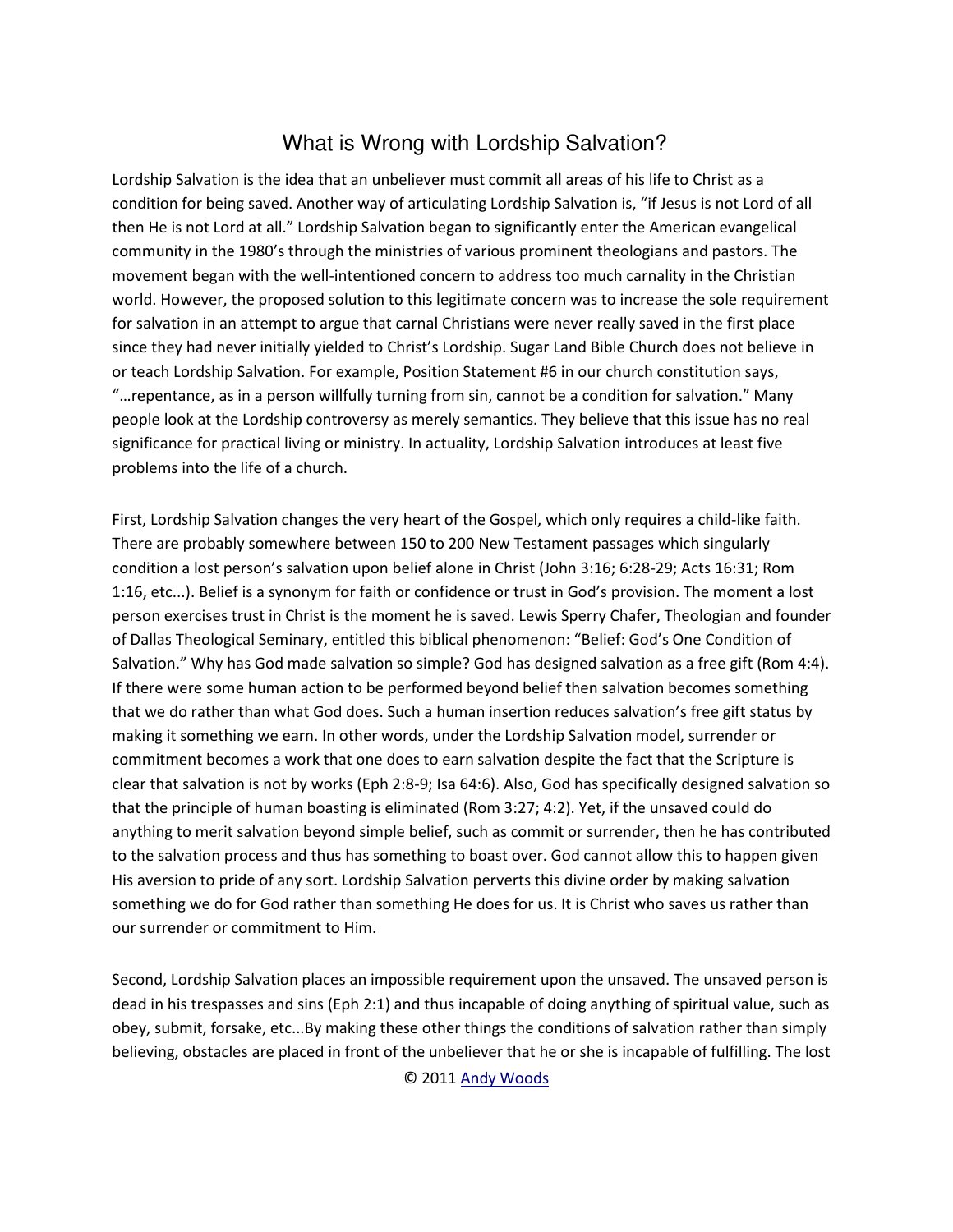are capable of doing only one thing that is pleasing to a holy God: trusting in His provision for salvation. What then shall we make of the numerous biblical commands for the lost to repent (Acts 2:38; 17:30; 2 Pet 3:9)? The Greek word translated repent is metanoeo. It comes from two Greek words meta and noeō. Meta means change, as in metamorphosis. Noeō means "to perceive." From the word noeō we get the English word notion, which refers to an idea emanating from the mind. Thus, repent or *metanoeo* means to change one's mind about Christ rather than to change one's behavior in order to come to Christ. In this sense, repentance is a synonym for faith. Position Statement #6 captures this idea when it says, "With respect to salvation, repentance is a change of mind regarding the Person and work of Christ."

Third, Lordship Salvation ignores the possibility of a carnal Christian. If complete commitment and yielding to Christ is an initial prerequisite for salvation, then there is no such thing as a believer who is carnal or not completely surrendered to Christ. Yet the Bible contains numerous examples of carnal believers. For example, Lot, who is called "righteous" three times (2 Pet 2:7-8), exhibits perpetual unrighteous behavior (Gen 19:30-38). Similarly, the Corinthians are called saints (1 Cor 1:2) yet the rest of 1 Corinthians reveals their un-saintly behavior. Thus, Paul refers to them as carnal believers (1 Cor 3:1-3). While carnal Christianity is obviously not God's perfect will for His children, such a categorization is a legitimate possibility.

Fourth, Lordship Salvation confuses sanctification with justification. After coming to Christ, God issues another call for His children to pursue practical sanctification or discipleship. For example, those whom Christ called to be His disciples, like Peter, were already believers (Matt 16:24-25). We see the same salvation pattern at work through Old Testament Israel. First, the nation was redeemed through the Passover Lamb and then, sometime later, the nation was put under the Mosaic Law for purposes of sanctification (Exod 19:1ff). Thus, submission to Christ's Lordship is a prerequisite for this second step of sanctification rather than for the initial step of justification. Therefore, the Scripture teaches Lordship Sanctification rather than Lordship Salvation. Lordship Salvation confuses this two-step approach by reading the principles for sanctification back into what is required for justification. In other words, what is the result of salvation mistakenly becomes the initial requirement for salvation. This mistake is tantamount to putting the cart before the horse.

Fifth, Lordship Salvation destroys the believer's assurance of salvation. Lordship advocates never precisely define what kind of commitment to Christ is necessary in order to become a Christian. How much surrender is required? How long is this surrender to last? How much fruit must this surrender produce? Because these questions are never precisely answered, the believer spends the rest of his Christian life wondering if he truly made enough of a commitment to become a Christian. Because of the believer's potential for "backsliding," the Christian can never really know until his dying day if he is a committed Christian. Thus, Lordship Salvation steals the joy that accompanies the knowledge that

© 2011 Andy Woods